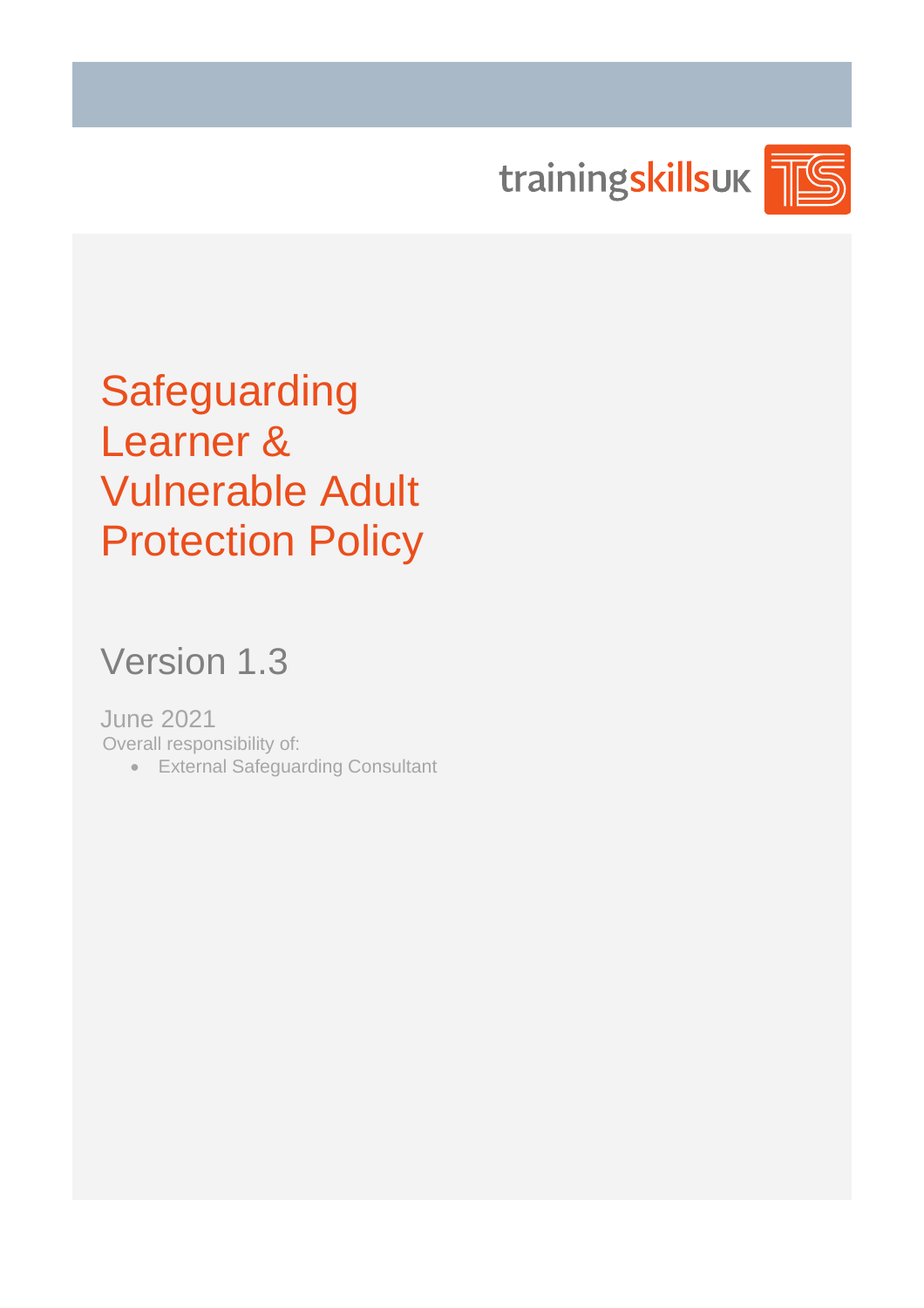

# Safeguarding Learner & Vulnerable Adult Protection Policy

# **Principles**

This policy will have in place inclusive and integrated, "safer" practices that promote and ensure the safety and well-being of all learners, while recognising the importance of having in place particular procedures and practices in support of groups of learners that are or become vulnerable.

Our policy will provide the framework for promoting and ensuring the safeguarding and protection of all learners at or associated with Training Skills UK.

Training Skills UK will maintain procedures and practices which safeguard and promote the wellbeing of all its learners by identifying and applying best practice within the sector and ensuring that the Learner Safeguarding Policy and Procedures comply with legislative requirements and government recommendations.

# **Learner Safeguarding Policy Statement**

To ensure that comprehensive and effective safeguarding practices exist within Training Skills UK and that a culture of adherence to and continuous development of those practices is established and maintained, Training Skills UK will:

- Require all staff to provide and assure a safe environment for learners at all times.
- Establish and maintain procedures and practices which minimise risks to all learners.
- Publish and promote the right of every learner to work within a safe and cooperative learning and working environment.
- Provide information and educate learners to equip them with awareness about how to stay safe.
- Provide training to maintain the awareness of all staff so that they recognise and react responsibly to apparent and potential instances of abuse or neglect of learners.
- Articulate and maintain procedures for identifying, investigating and reporting cases (or suspected cases) of abuse or potential for harm to learners.
- Collaborate and cooperate with external agencies to establish, maintain and coordinate procedures and arrangements for ensuring the safety of the learners, keeping the welfare of the learner at the centre of any action taken.

# **Policy and Statutory Framework**

# **1.0 Policy Statement**

- 1.1 Training Skills UK will carry out its responsibilities under all relevant legislation, regulations and formal guidance for the protection of learners and vulnerable adults.
- 1.2 Training Skills UK hold as one of its highest priorities the health, safety and welfare of all learners and vulnerable adults involved in courses or activities which come under their responsibility.
- 1.3 Training Skills UK and its staff have a collective and individual duty to ensure that its staff fulfills their responsibilities to safeguard and promote the welfare of learners and vulnerable adults, and to prevent learner abuse and to report any abuse discovered or suspected.
- 1.4 Training Skills UK will advise learners and vulnerable adults who are students about the standards of behaviour and conduct they can expect from staff and volunteers and of what to do if they experience or suspect abuse.
- 1.7 Training Skills UK recognises that any lerner and vulnerable adult can be subject to abuse and all allegations of abuse will be taken seriously and treated in accordance with the Company's procedures.
- 1.8 Training Skills UK recognises that it is the responsibility of all staff to act upon any concern no matter how small or trivial it may seem.

**Name of Document:** Safeguarding Learner & Vulnerable Adult Protection Policy – Version 1.3

**Overall responsibility of**: External Safeguarding Consultant – **Last reviewed date:** Jun 2021 – **Next review date:** Oct 2021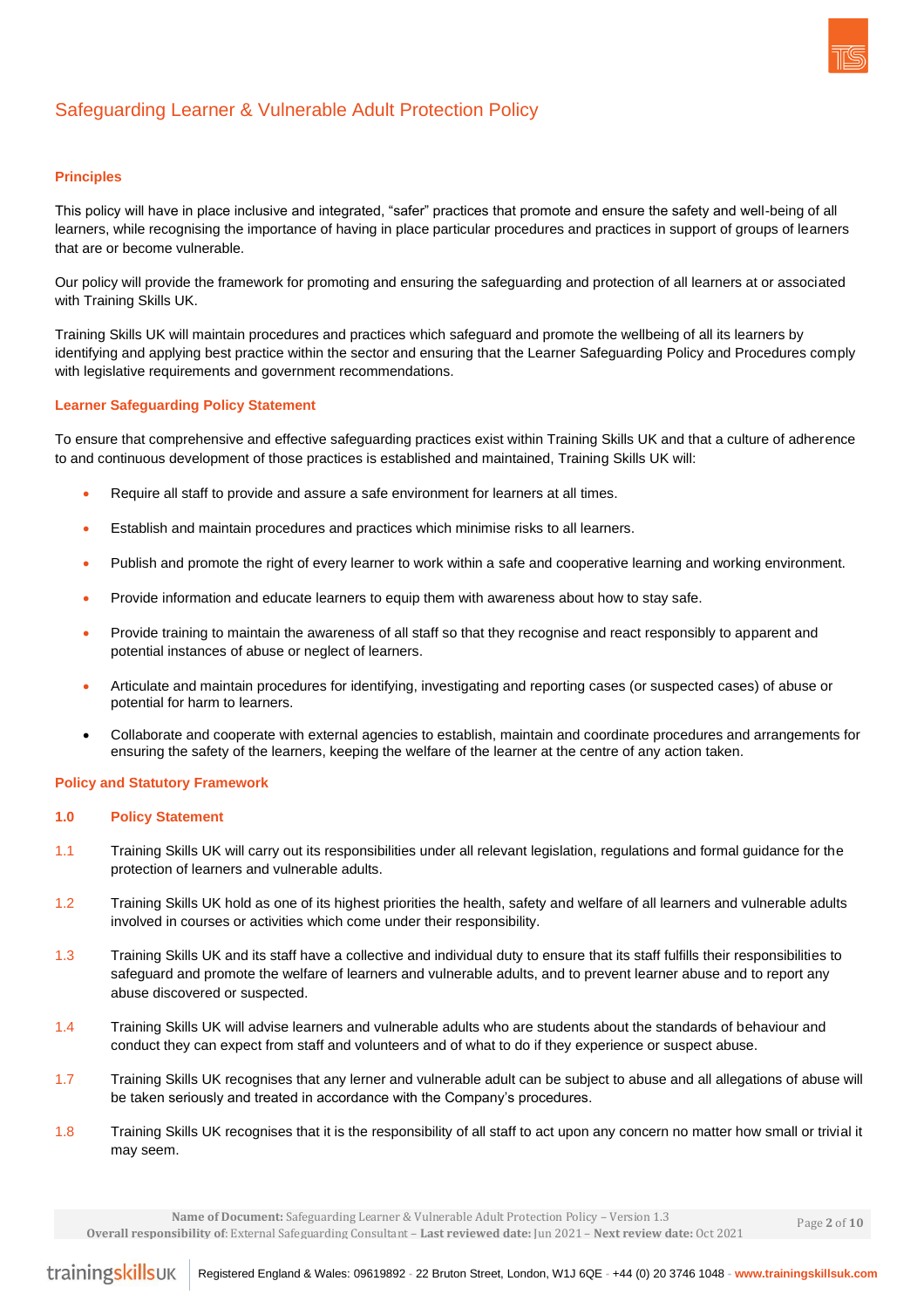

- 1.9 Training Skills UK recognises its responsibility to implement, maintain and regularly review the procedures that are designed to prevent or notify suspected abuse.
- 1.10 Training Skills UK requires all staff to follow the Code of Behaviour on Learners and Vulnerable Adult Protection, which is appended to this policy document, and will draw the attention of staff to this code of conduct and procedures in induction and relevant training.
- 1.11 Training Skills UK is committed to supporting, resourcing and training those who work with, or who come into contact with, learners and vulnerable adults and to providing appropriate supervision.
- 1.12 Training Skills UK will prepare and implement an action plan to ensure that it fulfills its duties to protect leraners and vulnerable adults.

# **2. Scope**

This policy deals with the protection of learners and vulnerable adults.

# **3. Monitoring and Review**

This policy will be monitored through update reports presented to the Senior Management Team, reviewed annually or as required by change.

#### Learner and Vulnerable Adult Protection Procedures

#### **1. Purpose**

The purpose of these guidelines is to ensure that the rights of learners and vulnerable adults are protected through staff awareness of the issues and the following of the statutory and local guidelines in the reporting of concerns. It is the responsibility of all staff working within Training Skills UK to record and report any concerns, i.e. where they believe a learner has been or is at risk of abuse, neglect or significant harm. This responsibility extends to all staff.

# **2. Definition of terms**

The Learner and Vulnerable Adult Protection Policy describes the support and protection procedures for all learners, or vulnerable learners, who may be "at risk" of abuse.

# **2.1 The definition of a "learner"**

"Learner" is defined as all people undertaking a qualification with Training Skills UK.

# **2.2 The definition of a "Vulnerable Adult"**

"Vulnerable Adult" is defined as, "a person who is, or may be in need of community care services by reason of mental or other disability, age or illness; and who is or may be unable to take care of him or herself, or unable to protect him or herself against significant harm or exploitation", in accordance with County Council's adult protection procedures.

# **3. Categories of Abuse**

Learners can be potentially abused within the family, community, and in organisations by employees (including those employed to promote their welfare and protect them from abuse), volunteers, visitors, and fellow students, the following are broad categories of abuse.

Physical Abuse: may involve hitting, shaking, throwing, burning or scalding, drowning, suffocating, or otherwise causing physical harm to a learner and vulnerable adult. Physical harm may also be caused when a parent or carer feigns the symptoms of, or deliberately causes ill health to a learner and Vulnerable Adult who they are looking after. This is commonly described using terms such as 'fictitious illness by proxy 'or 'Munchausen's syndrome by proxy'.

Emotional Abuse: is the persistent emotional ill-treatment of a learner or vulnerable adult such as to cause severe and persistent effects on the learner and vulnerable adult's emotional development. It may involve conveying to learners or vulnerable adults that they are worthless and unloved, inadequate, or valued only so far as they meet the needs of another person. It may involve age or developmentally inappropriate expectations being imposed in learners and vulnerable adults. It may involve causing learners or vulnerable adults frequently to feel frightened or in danger, or the exploitation or corruption of learners and vulnerable adults. Some level of emotional abuse is involved in all types of ill-treatment of a learner or vulnerable adult, though it may occur alone.

 **Name of Document:** Safeguarding Learner & Vulnerable Adult Protection Policy – Version 1.3 **Overall responsibility of**: External Safeguarding Consultant – **Last reviewed date:** Jun 2021 – **Next review date:** Oct 2021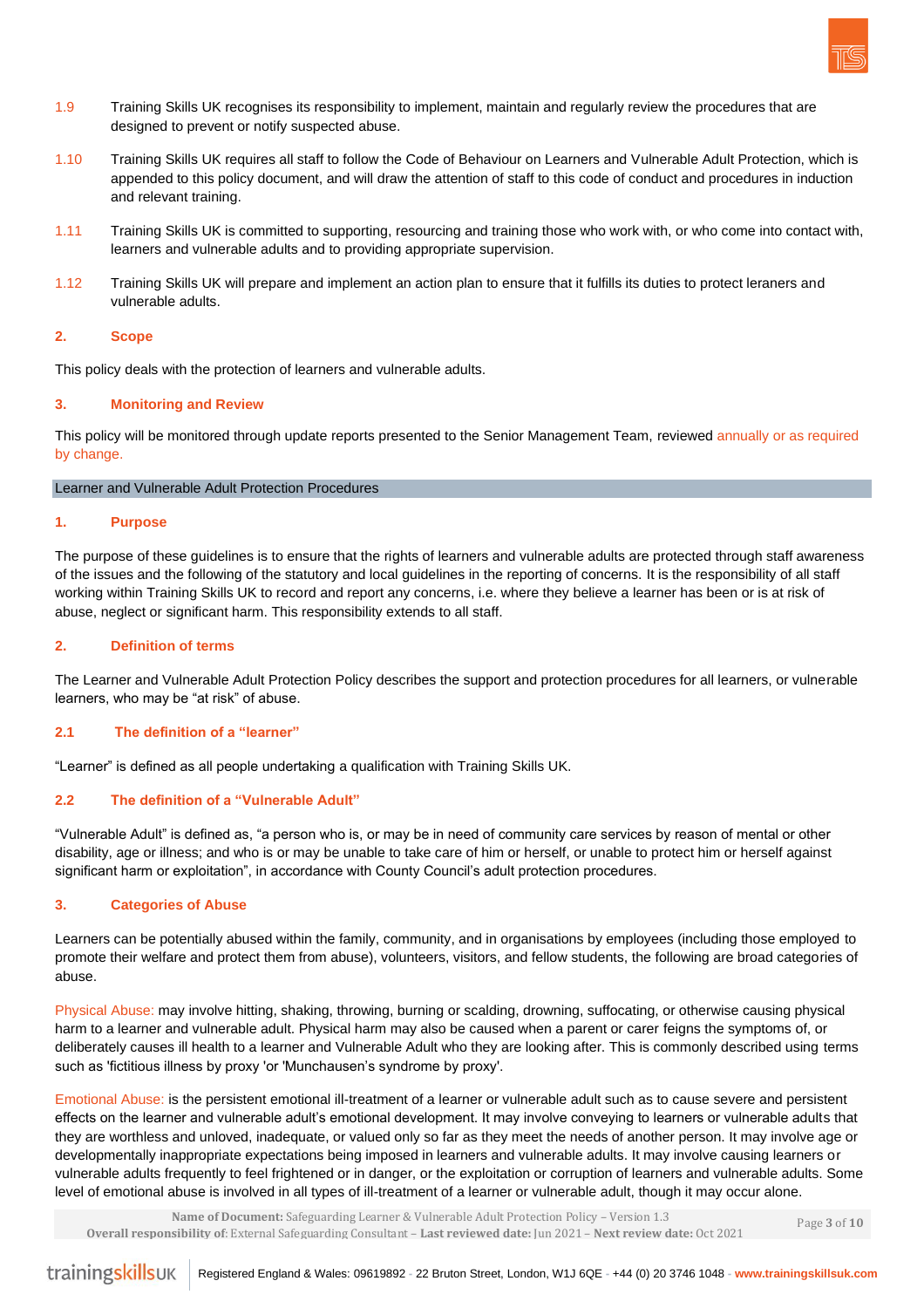

Sexual Abuse: involves forcing or enticing a learner or vulnerable adult to take part in sexual activities, whether or not the learner or vulnerable adult is aware of what is happening. The activities may involve physical contact, including penetrative (eg. rape) or nonpenetrative acts. They may include non-contact activities, such as involving learners or vulnerable adults in looking at, or in the production of, pornographic materials or watching sexual activities, or encouraging learners or vulnerable adults to behave in sexually inappropriate ways.

Neglect: is the persistent failure to meet the learners or vulnerable adult's basic physical and/ or psychological needs, likely to result in the serious impairment of the learner or vulnerable adult health or development. It may involve carer failing to provide adequate food, shelter and clothing, failure to protect a learner or vulnerable adults from physical harm or danger, or failure to ensure access to appropriate medical care or treatment. It may also include neglect of, or unresponsiveness to, a learner or vulnerable adults' basic emotional needs.

Significant Harm: Some learners or vulnerable adults may be in need because they are suffering or likely to suffer significant harm.

Financial Abuse: Some learners and vulnerable adults may be abused or exploited financially including fraud and extortion.

# **4. External Safeguarding Consultant, Deputy and Advisors**

All schools, colleges and providers are required to have a designated member of staff, who is assigned to act upon learner and vulnerable adults protection concerns.

At Training Skills UK this person is called the External Safeguarding Consultant and is responsible for co-ordinating action within the organisation and liaising with other agencies. The External Safeguarding Consultant is: Natasha Crabbe.

The External Safeguarding Consultant is required to know:

- how to identify the signs and symptoms of abuse and when to make a referral
- the local Learner and Vulnerable Adult protection procedures and the
- role within them
- the role and responsibilities of the investigating agencies and how to liaise with them
- the requirements of record keeping

#### **5. Advice to Staff on When to Take Action & How**

Once you suspect or know of any abuse of any learner or vulnerable adult, you should immediately inform the External Safeguarding Consultant in person or by telephone. Even if you have only heard rumors of abuse, or you have a suspicion but do not have firm evidence, you should still contact the External Safeguarding Consultant to discuss your concerns. You should also contact the External Safeguarding Consultant if you know or suspect that a member of staff or student has a previous history of abuse of learners and/or vulnerable adults.

If, following your initial contact with the External Safeguarding Consultant it is decided that the matter should be taken further; a written report must be prepared. A written report is essential to prevent any misrepresentation of your findings, and should be sent to the External Safeguarding Consultant within 24 hours of the suspicion arising. The report should be factual and should not include opinions or personal interpretations of the facts presented. The report should contain as much detail as possible, including any apparent physical signs of abuse or other circumstances which led to your suspicions, or the account given to you of abuse by the learner or vulnerable adult concerned, as accurately as you are able to record it. The report should be signed, dated and a copy stored in a secure place. If you are unsure about what to write, you can get advice from the External Safeguarding Consultant.

If a learner or vulnerable adult comes to you with a report of apparent abuse, you should listen carefully to the learner or vulnerable adult, using the following guidelines. When listening to a learner or vulnerable adult staff must:

- allow the learner or vulnerable adult to speak without interruption.
- never trivialise or exaggerate the issue.
- never make suggestions.
- never coach or lead the learner or vulnerable adult in any way
- **Name of Document:** Safeguarding Learner & Vulnerable Adult Protection Policy Version 1.3 **Overall responsibility of**: External Safeguarding Consultant – **Last reviewed date:** Jun 2021 – **Next review date:** Oct 2021 Page **4** of **10** • reassure the learner or vulnerable adult, let them know you are glad they have spoken up and that they are right to do so.

trainingskillsuk Registered England & Wales: 09619892 **-** 22 Bruton Street, London, W1J 6QE **-** +44 (0) 20 3746 1048 **- www.trainingskillsuk.com**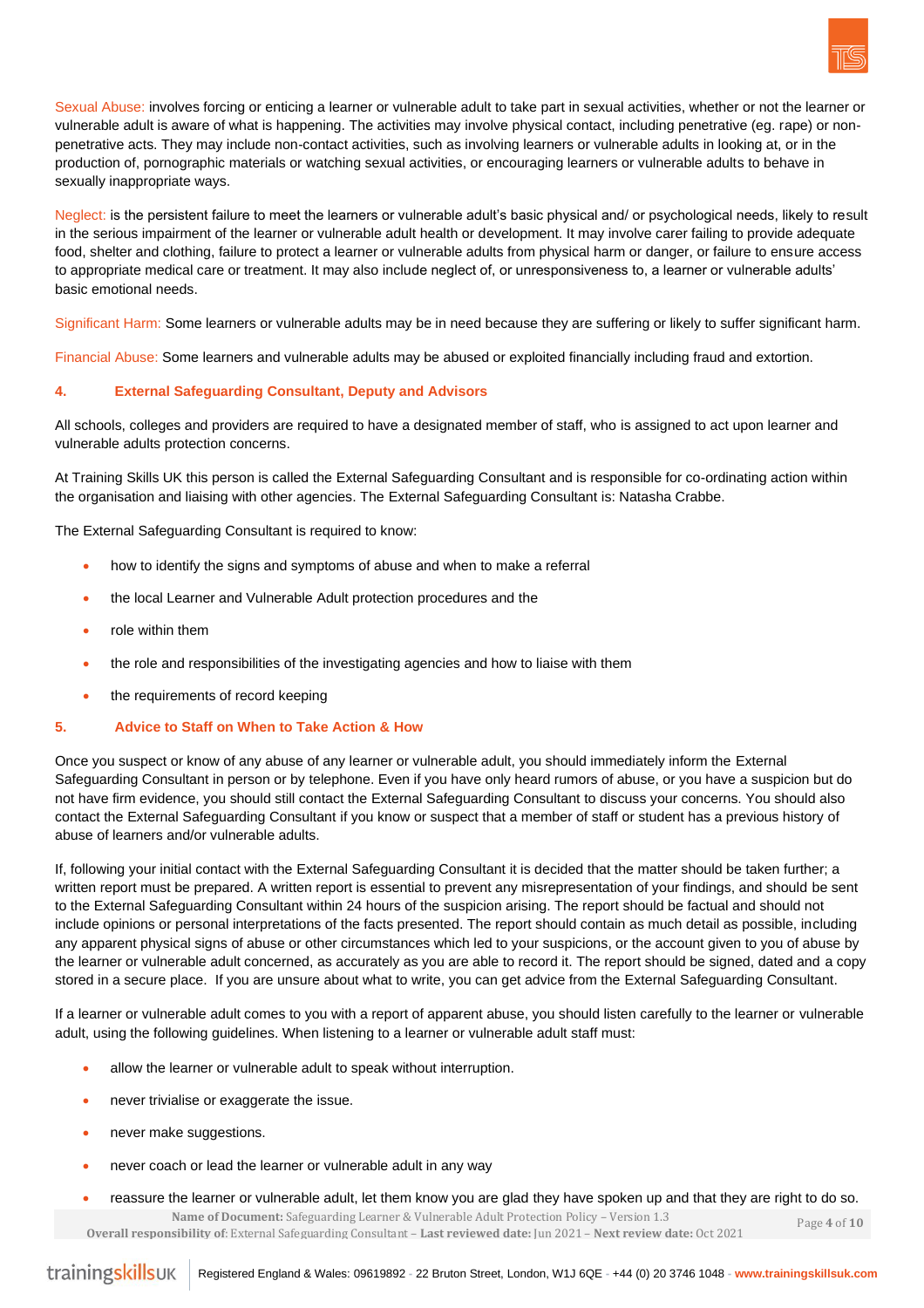

- always ask enough questions to clarify your understanding, do not probe or interrogate.
- no matter how well you know the learner or vulnerable adult spare them having to repeat themselves over and over.
- be honest let the learner or vulnerable adult know that you cannot keep this a secret; you will need to tell someone else.
- try to remain calm remember this is not an easy thing for them to do.
- do not show your emotions if you show anger, disgust or disbelief, they may stop talking. This may be because they feel they are upsetting you or they may feel your negative feelings are directed towards them.
- let the learner or vulnerable adult know that you are taking the matter very seriously.
- make the learner or vulnerable adult feel secure and safe without causing them any further anxiety.

The External Safeguarding Consultant will be responsible for recording essential information about each case and for collecting reports and notes as appropriate.

#### **6. What Happens Next?**

Considering all the information available, the External Safeguarding Consultant will decide on the next steps, which may include taking no further action. Where the External Safeguarding Consultant decides that further action is necessary, this may be to:

- Seek further advice from The Learner's Trust
- Make a referral to the appropriate agency, as signposted.
- Report the incident to a designated Social Worker, as signposted.
- Report the matter to the police if a crime is suspected.
- If a referral is made, this must be confirmed in writing to the appropriate agency within 24 hours.

The External Safeguarding Consultant may consider that those involved may require counselling. Where it is felt there is a need for counselling (which could be for the learner/s, other students, staff, parents or carers involved) the External Safeguarding Consultant will make the necessary arrangements.

# **7. Confidentiality**

Confidentiality and trust should be maintained as far as possible, but staff must act on the basis that the safety of the learner and vulnerable adults is the overriding concern. The degree of confidentiality will be governed by the need to protect the learner or vulnerable adults. The learner or vulnerable adults should be informed at the earliest possible stage of the disclosure that the information will be passed on. All conversation regarding a learner or vulnerable adults should always be held in private. Training Skills UK complies with the requirements of the Data Protection Act 1998, which allows for disclosure of personal data where this is necessary to protect the vital interests of a learner and vulnerable adults.

Whatever happens, you should always be open and honest with the learner or vulnerable adult if you intend to take the case further.

Staff must not discuss the case with anyone other than those involved in the case. If staff have any concerns about the progress of the case or have any other concerns these must be discussed with the External Safeguarding Consultant.

# **8. Allegations Against Staff**

The primary concern of the Company is to ensure the safety of the learner and vulnerable adults. It is essential in all cases of suspected abuse by a member of staff, that action is taken quickly and professionally whatever the validity. There are occasions where a learner or vulnerable adult will accuse a member of staff of physically or sexually abusing them. In some cases, this may be false or unfounded. However, in some cases the allegations may be true. Any instance of a learner or vulnerable adults being abused by a member of staff is particularly serious. On the other hand, for an innocent person to be accused of such an act is a serious ordeal which can result in long term damage to their health and career. In the event that any member of staff suspects any other member of staff of abusing a student, it is their responsibility to bring these concerns to the CEO and the External Safeguarding Consultant.

 **Name of Document:** Safeguarding Learner & Vulnerable Adult Protection Policy – Version 1.3 **Overall responsibility of**: External Safeguarding Consultant – **Last reviewed date:** Jun 2021 – **Next review date:** Oct 2021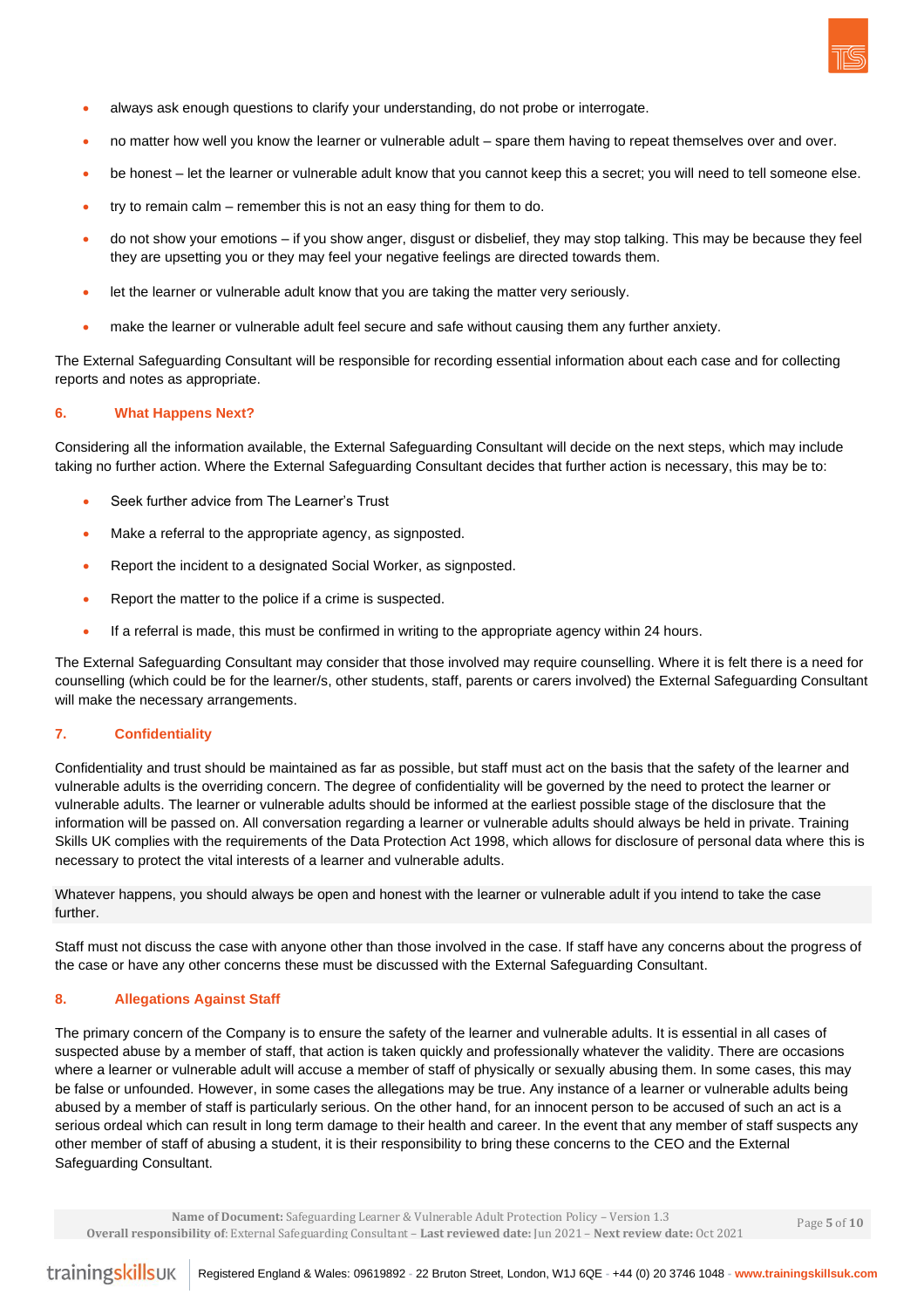

On being notified of any such matter the External Safeguarding Consultant shall:

- Notify the CEO
- Take such steps as s/he considers necessary to ensure the safety of the learner or vulnerable adult in question and any other learner or vulnerable adult who might be at risk
- Report the matter to the local social services department.
- Ensure that a report of the matter is completed by the person who reported the original concern.

If the allegation concerns the CEO, the matter should be discussed with the External Safeguarding Consultant who will discuss it with the Decisions Board, in addition to following the normal procedures for Learners and Vulnerable Adults Protection. If the allegation concerns the External Safeguarding Consultant the matter should be discussed with the CEO, who will discuss it with the Decisions Board in addition to following the normal procedure for Learner and Vulnerable Adults Protection.

# **Code of behaviour on learner and vulnerable adult's protection for Training Skills UK staff**

Training Skills UK recognises that it is not practical to provide definitive instructions that would apply to all situations at all times whereby staff come into contact with learner and vulnerable adults and to guarantee the safeguarding and protection of learner and vulnerable adults and staff.

However, below are the standards of behaviour required of staff in order to fulfill their roles and duty of care within the group. This code should assist in the safeguarding and promotion of the welfare of learner and vulnerable adults and in the protection of both learner and vulnerable adults and members of staff.

#### **Staff must:**

Implement the Learner and Vulnerable Adults Protection Policy and Procedures at all times, including acting to promote learner and vulnerable adults welfare, prevent abuse and report any abuse discovered or suspected.

### **Staff must never:**

- engage in rough, physical games including horseplay with learners and vulnerable adults/ students.
- allow or engage in inappropriate touching of any kind. The main principles of touch are:
	- o touch should always be in response to the learner or vulnerable adult's need
	- $\circ$  touch should always be appropriate to the age and stage of development of the learners or vulnerable adults.
	- o touch should always be with a learners or vulnerable adult's permission
- do things of a personal nature for learner or vulnerable adult that they can do for themselves or that their parent can do for them.
- Physically restrain a learner or vulnerable adult unless the restraint is to prevent physical injury of the learner and vulnerable adults/other learner/visitors or staff/yourself.

In all circumstances physical restraint must be appropriate and reasonable; otherwise the action can be defined as assault.

- make sexually suggestive comments to or within earshot of a learner or vulnerable adult.
- have learners or vulnerable adults on their own in a vehicle. Where circumstances require the transportation of learners or vulnerable adults in their vehicle, another member of staff must travel in the vehicle. Also it is essential that there is adequate insurance for the vehicle to cover transporting learners or vulnerable adults as part of the business of your work. In extreme emergencies (for medical purposes) where it is required to transport a learner or vulnerable adult on their own, it is essential that another leader and the parent is notified immediately
- take a learner or vulnerable adult to the toilet unless another adult is present or has been made aware (this may include a parent, group leader)
- spend time alone with a learner or vulnerable adult on his/her own, outside of the normal tutorial/ classroom situation. If you find you are in a situation where you are alone with a learner or vulnerable adult, make sure that you can be clearly observed by others**.**

**Name of Document:** Safeguarding Learner & Vulnerable Adult Protection Policy – Version 1.3

**Overall responsibility of**: External Safeguarding Consultant – **Last reviewed date:** Jun 2021 – **Next review date:** Oct 2021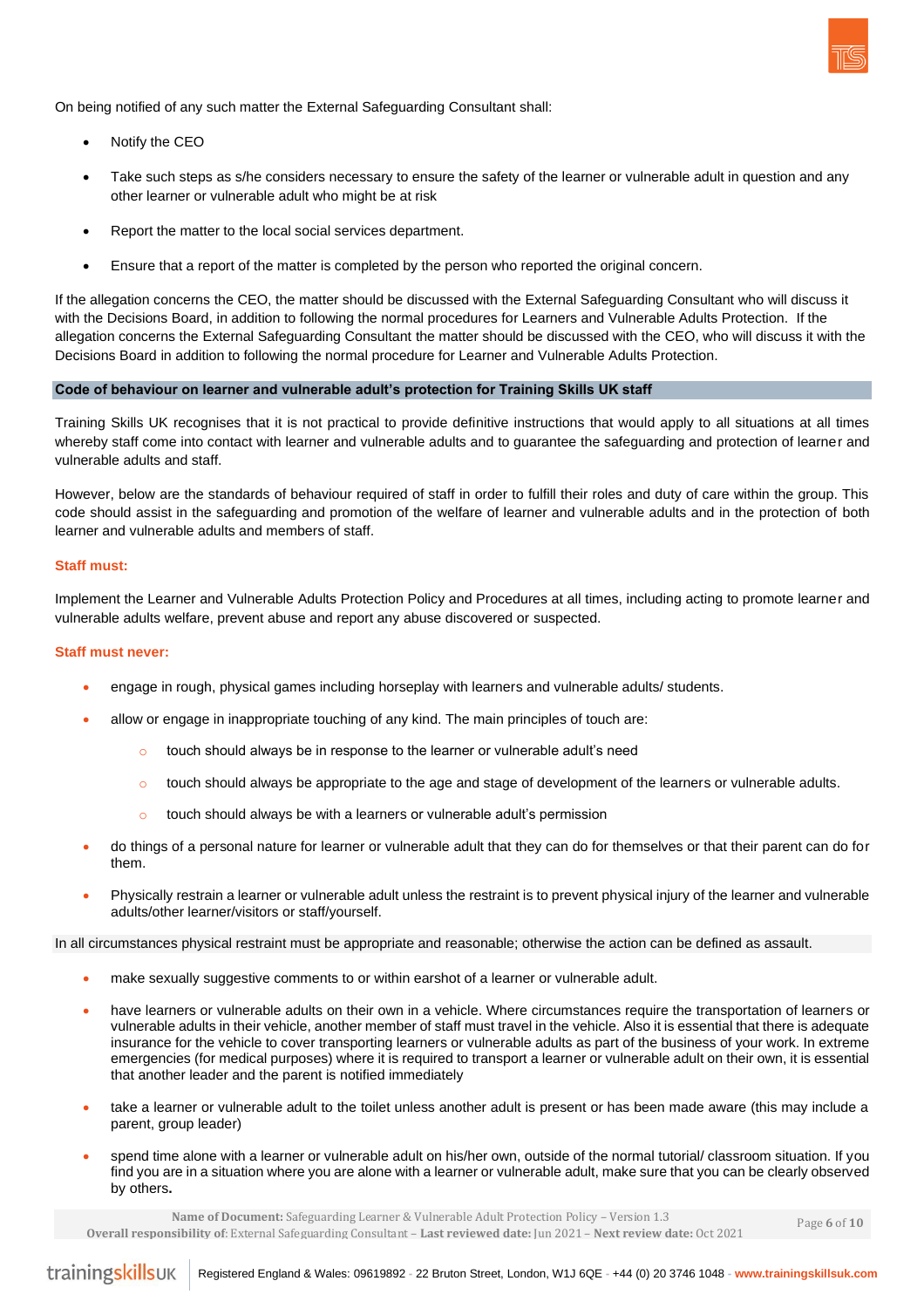

• engage in a personal relationship with a learner or vulnerable adult/student, or a learner or vulnerable adult who becomes a student, beyond that appropriate for a normal teacher/ student relationship.

#### **Implications for staff**

Staff who breach any of the above may be subject to the disciplinary procedure. If an allegation against a member of staff has occurred, then an investigation will be carried out.

Training Skills UK reserves the right to suspend any member of staff under the Learner and Vulnerable Adult Protection Policy to safeguard young people and Vulnerable Adults whilst an internal and/or external investigation takes place. The company can implement its own internal investigation during any stage of this process. This may result in disciplinary action being taken on a member of staff.

Suspension of staff under the Learner and Vulnerable Adult Protection procedure.

Should the company implement the Learner and Vulnerable Adult Protection Procedure and decide to suspend the employee; the following procedure will be undertaken:

- a) The employee concerned will be required to attend a meeting with the CEO. The employee will have the opportunity to be accompanied by a colleague, or a trade union representative.
- b) During the meeting, the employee will be provided with written confirmation of the suspension, and the opportunity to ask any questions with regards to the contents of the letter.
- c) If the suspension is subject to external investigation, the Company management representatives will be unable to discuss the details of any allegations made under the Learner Protection Act (1999).

# **Disclosure and Barring Service**

Under the Learner Protection Act 1999 (Section 7) Training Skills UK is designated as a learner care organisation. This means that all staff, prospective employees and students on placements that come into contact with learner must be checked with the Disclosure and Barring Services to prevent individuals considered unsuitable to work with learner, gaining employment at Training Skills UK.

To meet these requirements, Training Skills UK will ensure that ALL new members of staff, training, or non-training will undergo DBS clearance. As this process can take up to four months, Training Skills UK will ask all new employees to sign a declaration, stating that they are not aware of any convictions that could hinder their employment at the Company. Further to this, all managers will be asked to keep members of staff waiting for clearance under observation. It is also apparent that Training Skills UK has employees in differing roles that do not currently have DBS clearance. To ensure that Training Skills UK meets the requirements set out in the Learner and Vulnerable Adult Protection Policy (updated Aug 07), the company will now seek to obtain DBS clearance for every member of staff working on a full time, part time basis. To support this process, the updated Learner and Vulnerable Adult Protection Policy and Procedure will be issued to every member of staff, and Learner and Vulnerable Adult Protection briefing sessions will be held to communicate the policy and implications of the 1999 Learner Protection Act.

**Name of Document:** Safeguarding Learner & Vulnerable Adult Protection Policy – Version 1.3

**Overall responsibility of**: External Safeguarding Consultant – **Last reviewed date:** Jun 2021 – **Next review date:** Oct 2021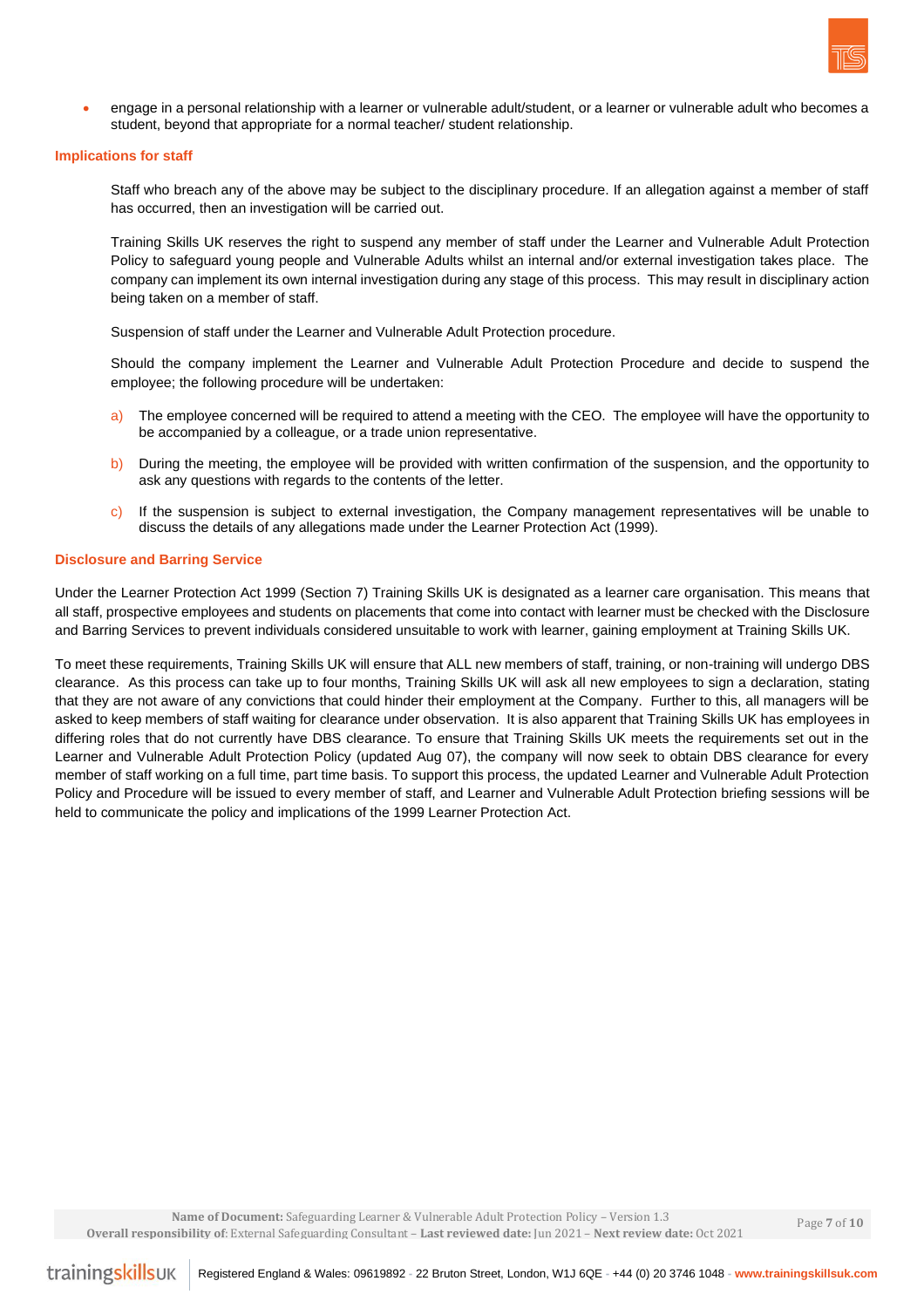

# Training Skills UK – Safeguarding Learner and Vulnerable Adults Disclosure/Concern Form

Safeguarding Officer: Natasha Crabbe and Reserve: Kashmir Abalos

| Learner's Name: | Date of Birth: |  |
|-----------------|----------------|--|
| Address:        |                |  |
| Programme       |                |  |

Attended:

**BRIEF DETAILS OF THE ALLEGATIONS/DISCLOSURE/CONCERN** *Use the learners own words (factual information only. What happened? Who was involved? When did it happen? Where did it happen? How did it happen?)*

| Date & Place of<br>Disclosure/Concern: | Date:                                                                                     |                                           |
|----------------------------------------|-------------------------------------------------------------------------------------------|-------------------------------------------|
| Member of Staff Name:                  | Date:                                                                                     |                                           |
| Member of Staff<br>Signature           | Date:                                                                                     |                                           |
| Learner's Signature                    | Date:                                                                                     |                                           |
|                                        | Name of Document: Safeguarding Learner & Vulnerable Adult Protection Policy - Version 1.3 | $D_{\alpha\alpha\alpha}$ $D_{\alpha}f$ 10 |

**Overall responsibility of**: External Safeguarding Consultant – **Last reviewed date:** Jun 2021 – **Next review date:** Oct 2021

Page **8** of **10**

trainingskillsuk Registered England & Wales: 09619892 **-** 22 Bruton Street, London, W1J 6QE **-** +44 (0) 20 3746 1048 **- www.trainingskillsuk.com**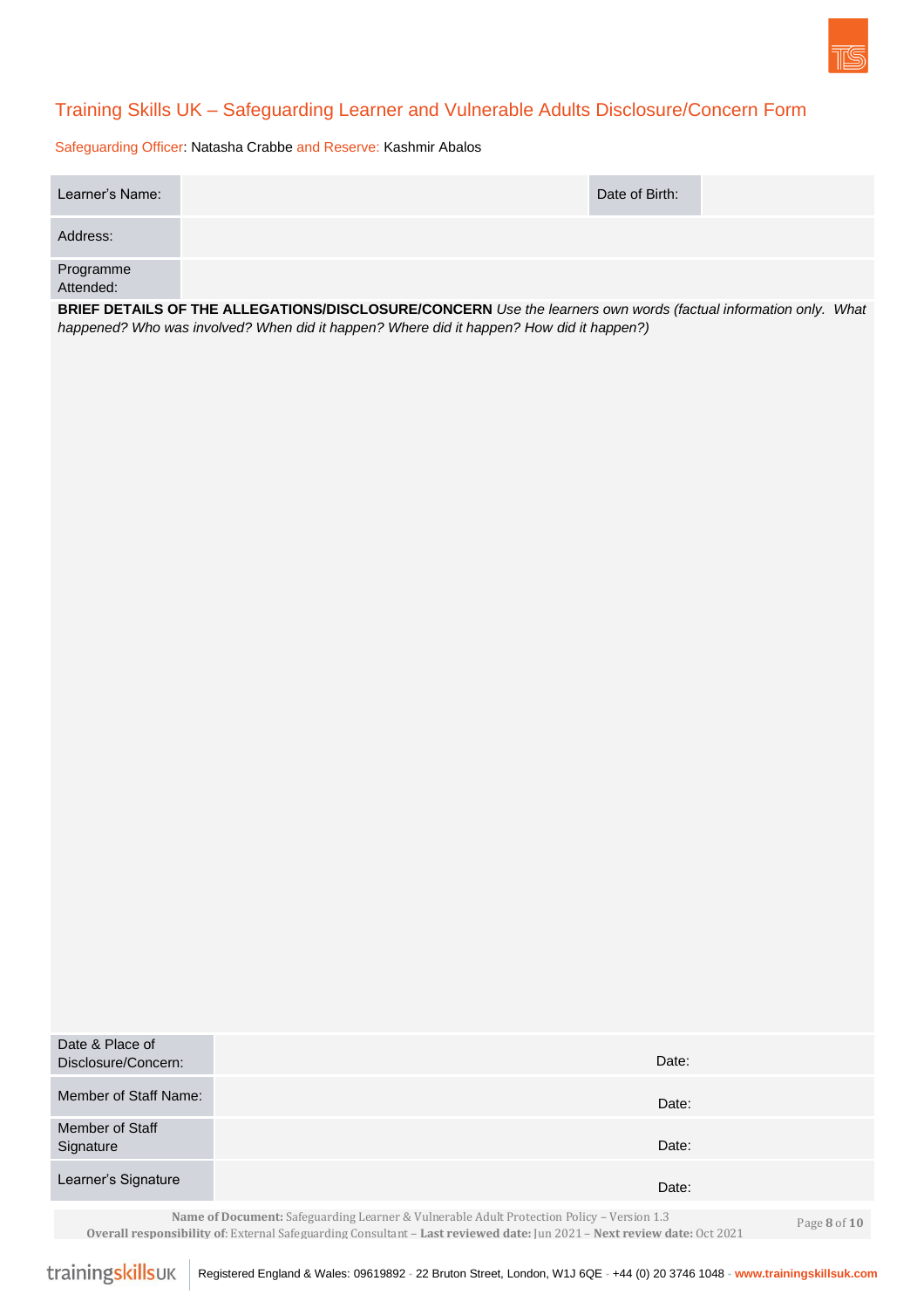

# Training Skills UK – Learner and Vulnerable Adult Protection Questionnaire

| 1. | What is the definition of a Vulnerable Adult?                                                                           |
|----|-------------------------------------------------------------------------------------------------------------------------|
|    |                                                                                                                         |
|    |                                                                                                                         |
| 2. | What is the definition of a Learner?                                                                                    |
|    |                                                                                                                         |
|    |                                                                                                                         |
| 3. | Name the possible categories of abuse.                                                                                  |
|    |                                                                                                                         |
|    |                                                                                                                         |
|    |                                                                                                                         |
| 4. | What is the role of the Learner and Vulnerable Adult Protection Manager                                                 |
|    |                                                                                                                         |
|    |                                                                                                                         |
| 5. | Should you investigate the matter yourself?                                                                             |
|    |                                                                                                                         |
|    |                                                                                                                         |
| 6. | What must you do within 24 hours if the Learner and Vulnerable Adult Protection Manager decides an issue should be      |
|    | taken further?                                                                                                          |
|    |                                                                                                                         |
|    |                                                                                                                         |
|    | Name of Document: Safeguarding Learner & Vulnerable Adult Protection Policy - Version 1.3<br>Page 9 of 10               |
|    | Overall responsibility of: External Safeguarding Consultant - Last reviewed date: Jun 2021 - Next review date: Oct 2021 |